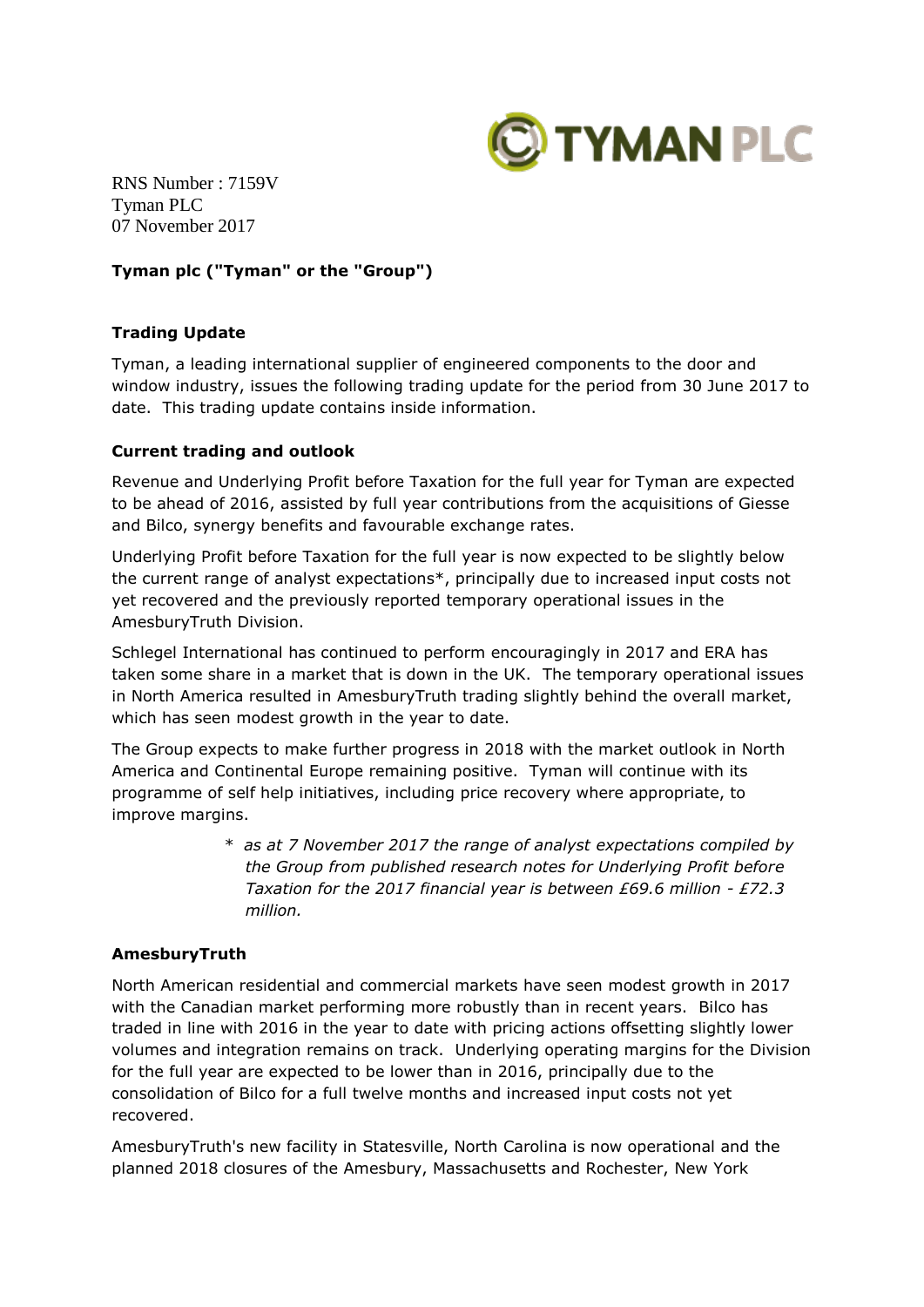facilities have been announced. The Juarez, Mexico facility is operating at its targeted production levels and customer service levels are returning to normal as the previously reported operational issues are being resolved. The Division remains confident that the North American footprint project will deliver the expected US\$10.0 million of cost benefits from 2020.

The new national sales representative network has seen an improvement in the level of new client wins and leads generated and a first distribution warehouse has opened in Dallas, Texas. The new network is expected to lead to an increase in market share among tier 3 and 4 accounts during 2018.

Input costs have continued to increase in the second half of 2017; most notably zinc, paint and oil derivatives. Given this year's operational issues, the Division has not fully recovered the impact of these increases through price; although expects to resume its usual price recovery programme in 2018.

AmesburyTruth expects to see continued growth in North American residential and commercial markets in 2018 with lead indicators for new construction and repair and remodelling remaining positive in both the US and Canada.

# **ERA**

UK RMI markets have remained subdued in 2017. ERA's like for like Revenue for the full year is expected to be ahead of 2016 due to successful pricing and surcharge actions, increased volumes into distribution and only slightly lower volumes into OEM; indicating some modest market share gains. Bilco UK and Howe Green continue to have encouraging pipelines of opportunities. As previously indicated, Underlying operating margins in ERA for the full year will be lower than 2016, principally due to last year's exchange benefits not repeating in 2017.

The Division has started to occupy its new premises in the West Midlands with full occupancy scheduled for the start of 2018. As a result, three existing UK distribution facilities will be closed by the end of the year.

ERA remains cautious about the outlook for RMI in 2018 and expects the market will be flat to down next year. However, the Division will look to build on the share gains made this year in distribution and OEM, and the opportunities afforded for improved customer service in operating from a single location.

# **Schlegel International**

Schlegel International's full year like for like Euro Revenue is expected to be slightly ahead of 2016, principally reflecting the continued improvement in Continental European trading conditions. Since the half year Middle Eastern markets have strengthened and Latin American markets have shown some early signs of recovery. Asia Pacific markets, including China and Australia, have remained flat to down in the year to date. Underlying operating margins in Schlegel for the full year will be higher than in 2016 due to recovering European markets and realised synergy benefits which remain on target.

Schlegel International expects to see further growth in EMEAI markets in 2018 and Latin American markets are expected to be more robust than in recent years. Asia Pacific markets are likely to remain profitable but subdued.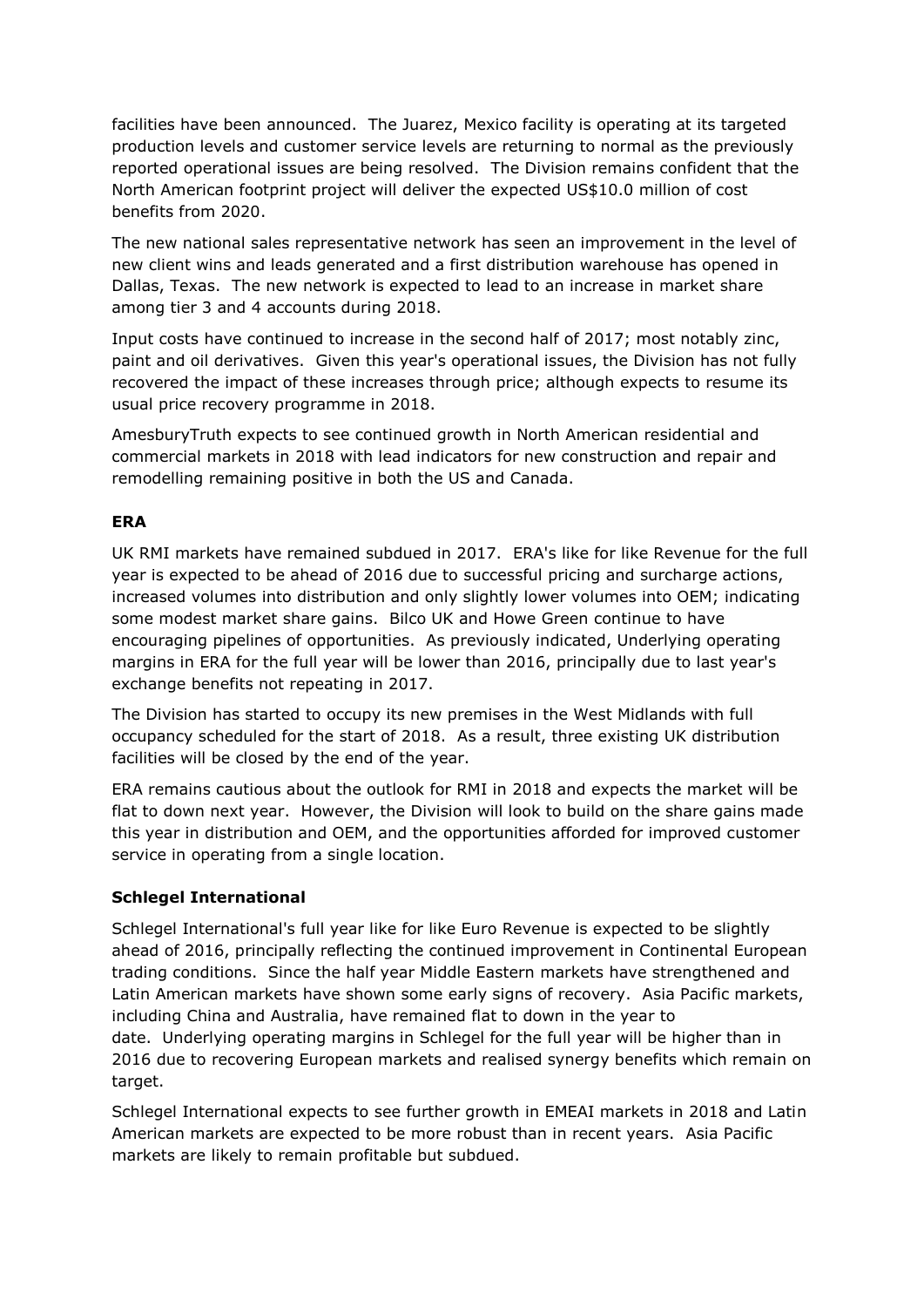## **Financial position**

The Group has achieved good cash generation in the year to date. Leverage is expected to be within the Group's core year end target range of 1.5x to 2.0x at 31 December 2017.

#### **Capital markets event - 8 November 2018**

On Wednesday 8 November 2017 Tyman will hold a capital markets event for analysts and institutional investors focussed on the Group's AmesburyTruth Division. No new financial information will be disclosed at the event and presentation materials will be made available at the Group's website.

### **Louis Eperjesi, Chief Executive of Tyman, commented:**

"For the full year we expect to report Revenue and Underlying Profit before Taxation ahead of 2016, assisted by contributions from the acquisitions of Giesse and Bilco, synergy benefits and favourable exchange rates. Underlying Profit before Taxation for the full year is now expected to be slightly below the current range of analyst expectations, principally due to increased input costs not yet recovered and the previously reported temporary operational issues in the AmesburyTruth Division.

"The year to date has seen an encouraging performance from Schlegel International with the expanded product offering gaining traction, most notably in Continental Europe, and Middle East and Latin American trading also improving in Q3. AmesburyTruth has made further progress in its footprint project in 2017 with the operational issues in Mexico now being resolved and the Canadian market continues to improve. ERA has taken some share in what remains a flat to down market and has started operating from its new West Midlands facility.

"We expect to make further progress in 2018 with the market outlook in North America and Continental Europe remaining positive and will continue with our programme of self help initiatives, including price recovery, to improve margins."

#### **7 November 2017**

#### **Enquiries:**

Louis Eperjesi - Chief Executive Officer [www.tymanplc.com](http://www.tymanplc.com/) James Brotherton - Chief Financial Officer

### **MHP Communications** 020 3128 8100

**Tyman plc** 020 7976 8000

Reg Hoare Ivana Petkova Nessyah Hart

#### **Conference call dial in details**

A conference call with Louis Eperjesi and James Brotherton for analysts and investors will be held at 08.30 a.m. today, Tuesday 8 November 2017.

UK Toll Number: 0333 300 0804